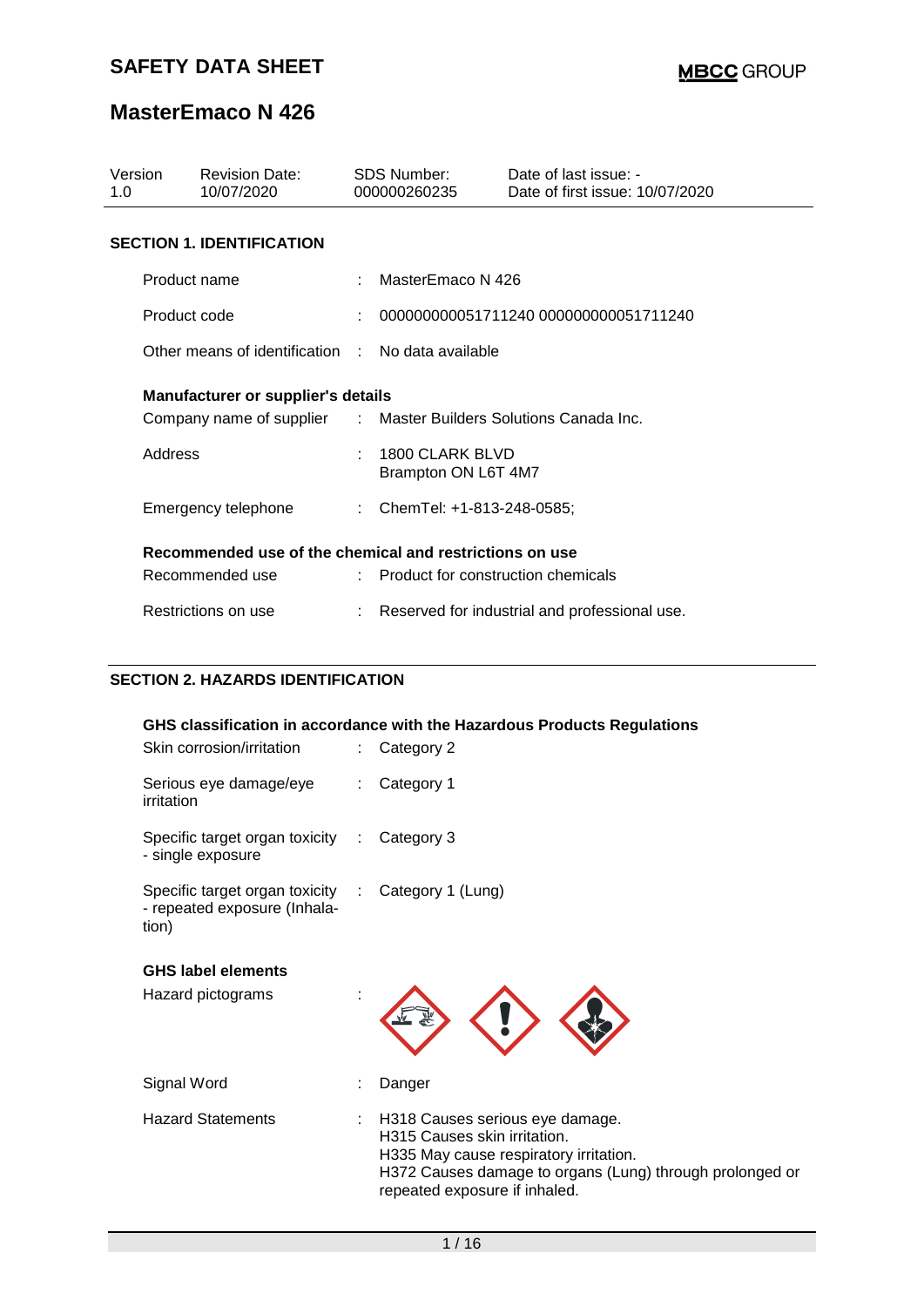| Version<br>1.0 | <b>Revision Date:</b><br>10/07/2020        | <b>SDS Number:</b><br>000000260235                                   | Date of last issue: -<br>Date of first issue: 10/07/2020                                                                                                                                                                                                                                                                                                                                                   |
|----------------|--------------------------------------------|----------------------------------------------------------------------|------------------------------------------------------------------------------------------------------------------------------------------------------------------------------------------------------------------------------------------------------------------------------------------------------------------------------------------------------------------------------------------------------------|
|                | <b>Precautionary Statements</b>            | ÷<br><b>Prevention:</b><br>face protection.<br>handling.             | P280 Wear protective gloves/ protective clothing/ eye protection/<br>P271 Use only outdoors or in a well-ventilated area.<br>P260 Do not breathe dust or mist.<br>P270 Do not eat, drink or smoke when using this product.<br>P264 Wash face, hands and any exposed skin thoroughly after                                                                                                                  |
|                |                                            | <b>Response:</b><br>to do. Continue rinsing.<br>and water.<br>reuse. | P305 + P351 + P338 IF IN EYES: Rinse cautiously with water<br>for several minutes. Remove contact lenses, if present and easy<br>P310 Immediately call a POISON CENTER/doctor/<br>P304 + P340 IF INHALED: Remove person to fresh air and<br>keep comfortable for breathing.<br>P303 + P352 IF ON SKIN (or hair): Wash with plenty of soap<br>P362 + P364 Take off contaminated clothing and wash it before |
|                |                                            | Storage:<br>tightly closed.<br>P405 Store locked up.                 | P403 + P233 Store in a well-ventilated place. Keep container                                                                                                                                                                                                                                                                                                                                               |
|                |                                            | Disposal:<br>waste collection point.                                 | P501 Dispose of contents/container to appropriate hazardous                                                                                                                                                                                                                                                                                                                                                |
|                | <b>Other hazards</b><br>No data available. |                                                                      |                                                                                                                                                                                                                                                                                                                                                                                                            |

Chemical nature : No data available.

### **Components**

| Chemical name               | CAS-No.    | Concentration (% w/w) |
|-----------------------------|------------|-----------------------|
| Cement, portland, chemicals | 65997-15-1 | $>= 7 - 25$           |
| Quartz (SiO2)               | 14808-60-7 | $>= 0 - 3$            |
| calcium oxide               | 1305-78-8  | $>= 0 - 3$            |
| Iron oxide                  | 1309-37-1  | $>= 0 - 5$            |
| magnesium oxide             | 1309-48-4  | $>= 0 - 3$            |
| Limestone                   | 1317-65-3  | $>= 0 - 3$            |
| Silicon dioxide             | 7631-86-9  | $>= 1 - 5$            |
| Calcium sulphate            | 7778-18-9  | $>= 1 - 7$            |

### **SECTION 4. FIRST AID MEASURES**

General advice : Move out of dangerous area. Consult a physician.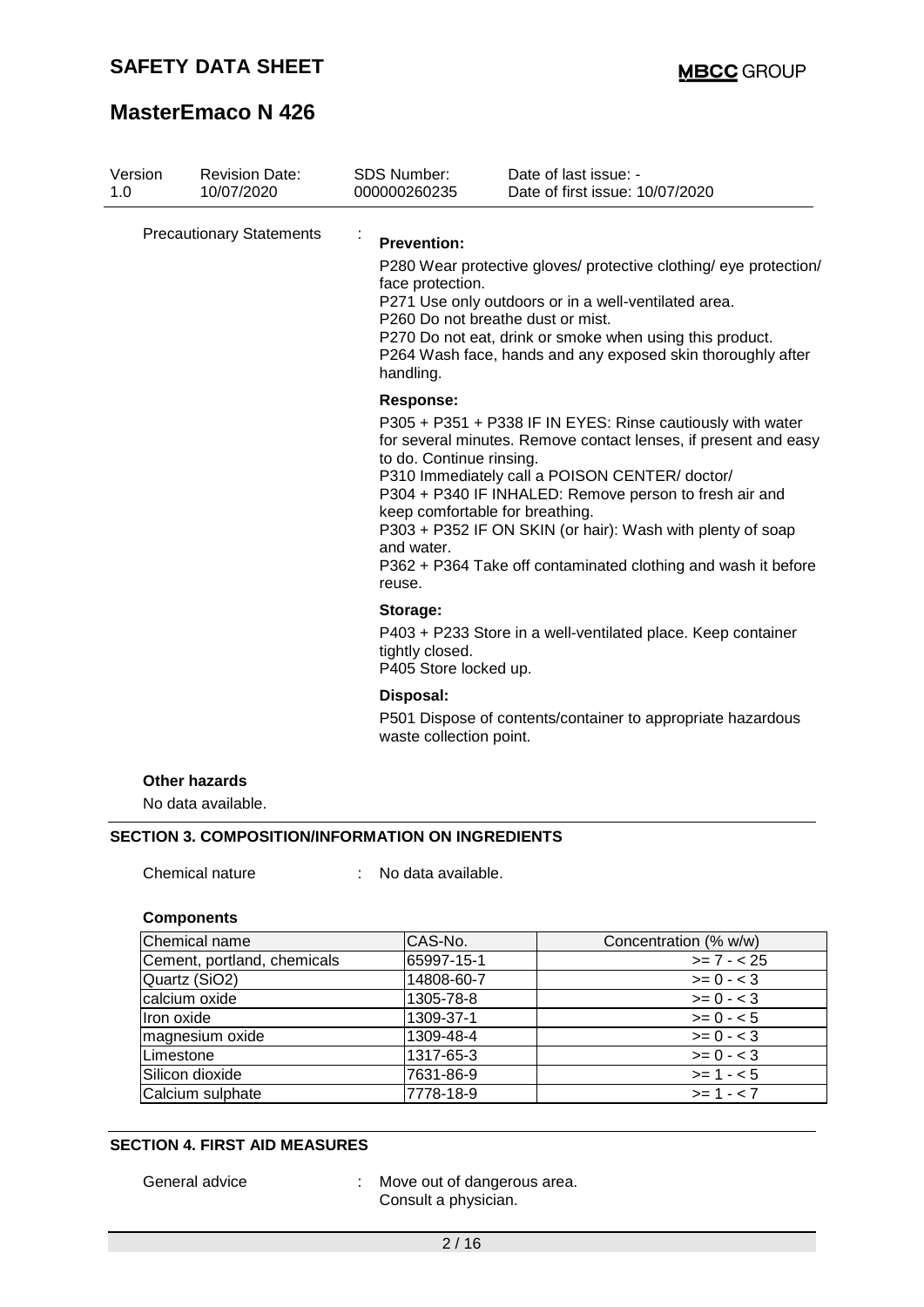| Version                 | <b>Revision Date:</b>                                  |   | SDS Number:                                                                                                                                                                                                                                                                                                                                                                                           | Date of last issue: -                                                                                |  |  |
|-------------------------|--------------------------------------------------------|---|-------------------------------------------------------------------------------------------------------------------------------------------------------------------------------------------------------------------------------------------------------------------------------------------------------------------------------------------------------------------------------------------------------|------------------------------------------------------------------------------------------------------|--|--|
| 1.0                     | 10/07/2020                                             |   | 000000260235                                                                                                                                                                                                                                                                                                                                                                                          | Date of first issue: 10/07/2020                                                                      |  |  |
|                         |                                                        |   | ance.                                                                                                                                                                                                                                                                                                                                                                                                 | Show this material safety data sheet to the doctor in attend-<br>Do not leave the victim unattended. |  |  |
| If inhaled              |                                                        |   | If unconscious, place in recovery position and seek medical<br>advice.<br>If symptoms persist, call a physician.                                                                                                                                                                                                                                                                                      |                                                                                                      |  |  |
| In case of skin contact |                                                        |   | If skin irritation persists, call a physician.<br>If on skin, rinse well with water.<br>If on clothes, remove clothes.                                                                                                                                                                                                                                                                                |                                                                                                      |  |  |
| In case of eye contact  |                                                        |   | Small amounts splashed into eyes can cause irreversible tis-<br>sue damage and blindness.<br>In the case of contact with eyes, rinse immediately with plenty<br>of water and seek medical advice.<br>Continue rinsing eyes during transport to hospital.<br>Remove contact lenses.<br>Protect unharmed eye.<br>Keep eye wide open while rinsing.<br>If eye irritation persists, consult a specialist. |                                                                                                      |  |  |
|                         | If swallowed                                           | ÷ | Keep respiratory tract clear.<br>Do NOT induce vomiting.<br>Do not give milk or alcoholic beverages.<br>Never give anything by mouth to an unconscious person.<br>If symptoms persist, call a physician.<br>Take victim immediately to hospital.                                                                                                                                                      |                                                                                                      |  |  |
| delayed                 | Most important symptoms<br>and effects, both acute and | ÷ | Causes skin irritation.<br>Causes serious eye damage.<br>May cause respiratory irritation.<br>exposure if inhaled.                                                                                                                                                                                                                                                                                    | Causes damage to organs through prolonged or repeated                                                |  |  |
|                         | Notes to physician                                     |   | Treat symptomatically.                                                                                                                                                                                                                                                                                                                                                                                |                                                                                                      |  |  |

## **SECTION 5. FIRE-FIGHTING MEASURES**

| Suitable extinguishing media :           | Water spray<br>Foam<br>Dry powder<br>Carbon dioxide (CO2)                                                                                                                                                                     |
|------------------------------------------|-------------------------------------------------------------------------------------------------------------------------------------------------------------------------------------------------------------------------------|
| Unsuitable extinguishing<br>media        | High volume water jet                                                                                                                                                                                                         |
| Specific hazards during fire<br>fighting | Do not allow run-off from fire fighting to enter drains or water<br>courses.                                                                                                                                                  |
| Further information                      | Collect contaminated fire extinguishing water separately. This<br>must not be discharged into drains.<br>Fire residues and contaminated fire extinguishing water must<br>be disposed of in accordance with local regulations. |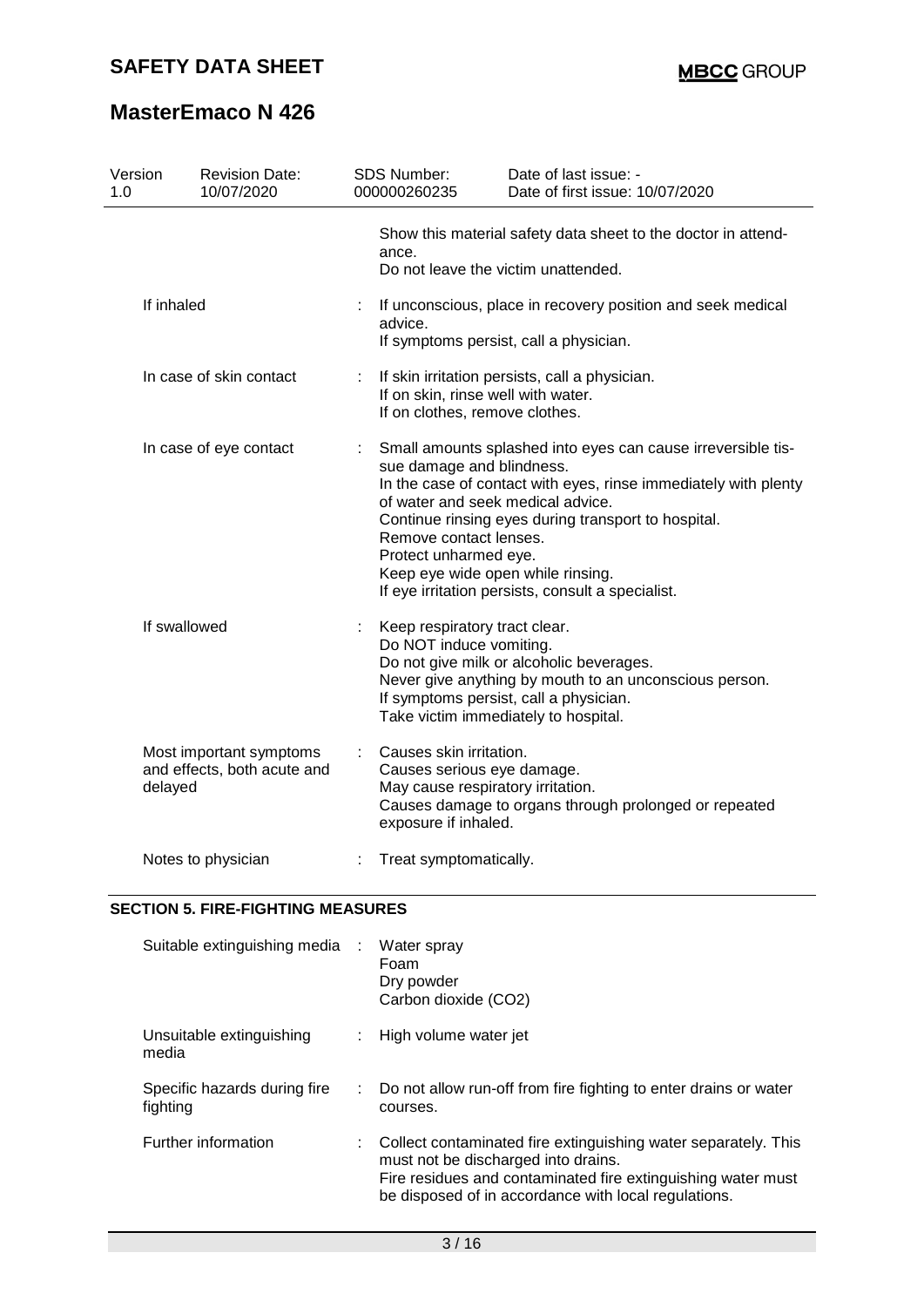| Version<br>1.0 | <b>Revision Date:</b><br>10/07/2020                                           | SDS Number:<br>000000260235                                                                         | Date of last issue: -<br>Date of first issue: 10/07/2020                                                                                                                                                                                                                                                                                        |
|----------------|-------------------------------------------------------------------------------|-----------------------------------------------------------------------------------------------------|-------------------------------------------------------------------------------------------------------------------------------------------------------------------------------------------------------------------------------------------------------------------------------------------------------------------------------------------------|
|                | Special protective equipment :<br>for fire-fighters                           | essary.                                                                                             | Wear self-contained breathing apparatus for firefighting if nec-                                                                                                                                                                                                                                                                                |
|                | <b>SECTION 6. ACCIDENTAL RELEASE MEASURES</b>                                 |                                                                                                     |                                                                                                                                                                                                                                                                                                                                                 |
|                | Personal precautions, protec-<br>tive equipment and emer-<br>gency procedures | Use personal protective equipment.<br>Avoid dust formation.<br>Avoid breathing dust.                |                                                                                                                                                                                                                                                                                                                                                 |
|                | Environmental precautions                                                     | respective authorities.                                                                             | Prevent product from entering drains.<br>Prevent further leakage or spillage if safe to do so.<br>If the product contaminates rivers and lakes or drains inform                                                                                                                                                                                 |
|                | Methods and materials for<br>containment and cleaning up                      | Keep in suitable, closed containers for disposal.                                                   |                                                                                                                                                                                                                                                                                                                                                 |
|                | <b>SECTION 7. HANDLING AND STORAGE</b>                                        |                                                                                                     |                                                                                                                                                                                                                                                                                                                                                 |
|                | Advice on protection against<br>fire and explosion                            | Avoid dust formation.<br>is formed.                                                                 | Provide appropriate exhaust ventilation at places where dust                                                                                                                                                                                                                                                                                    |
|                | Advice on safe handling                                                       | Do not breathe vapors/dust.<br>Avoid contact with skin and eyes.<br>plication area.<br>regulations. | Avoid formation of respirable particles.<br>Avoid exposure - obtain special instructions before use.<br>For personal protection see section 8.<br>Smoking, eating and drinking should be prohibited in the ap-<br>Provide sufficient air exchange and/or exhaust in work rooms.<br>Dispose of rinse water in accordance with local and national |
|                | Conditions for safe storage                                                   | place.<br>Observe label precautions.<br>the technological safety standards.                         | Keep container tightly closed in a dry and well-ventilated<br>Electrical installations / working materials must comply with                                                                                                                                                                                                                     |
|                | Further information on stor-<br>age conditions                                |                                                                                                     | Containers should be stored tightly sealed in a dry place.                                                                                                                                                                                                                                                                                      |
|                | Materials to avoid                                                            | Segregate from metals.<br>Segregate from acids and bases.<br>Segregate from oxidants.               | Segregate from foods and animal feeds.                                                                                                                                                                                                                                                                                                          |
|                | Further information on stor-<br>age stability                                 | No data available                                                                                   |                                                                                                                                                                                                                                                                                                                                                 |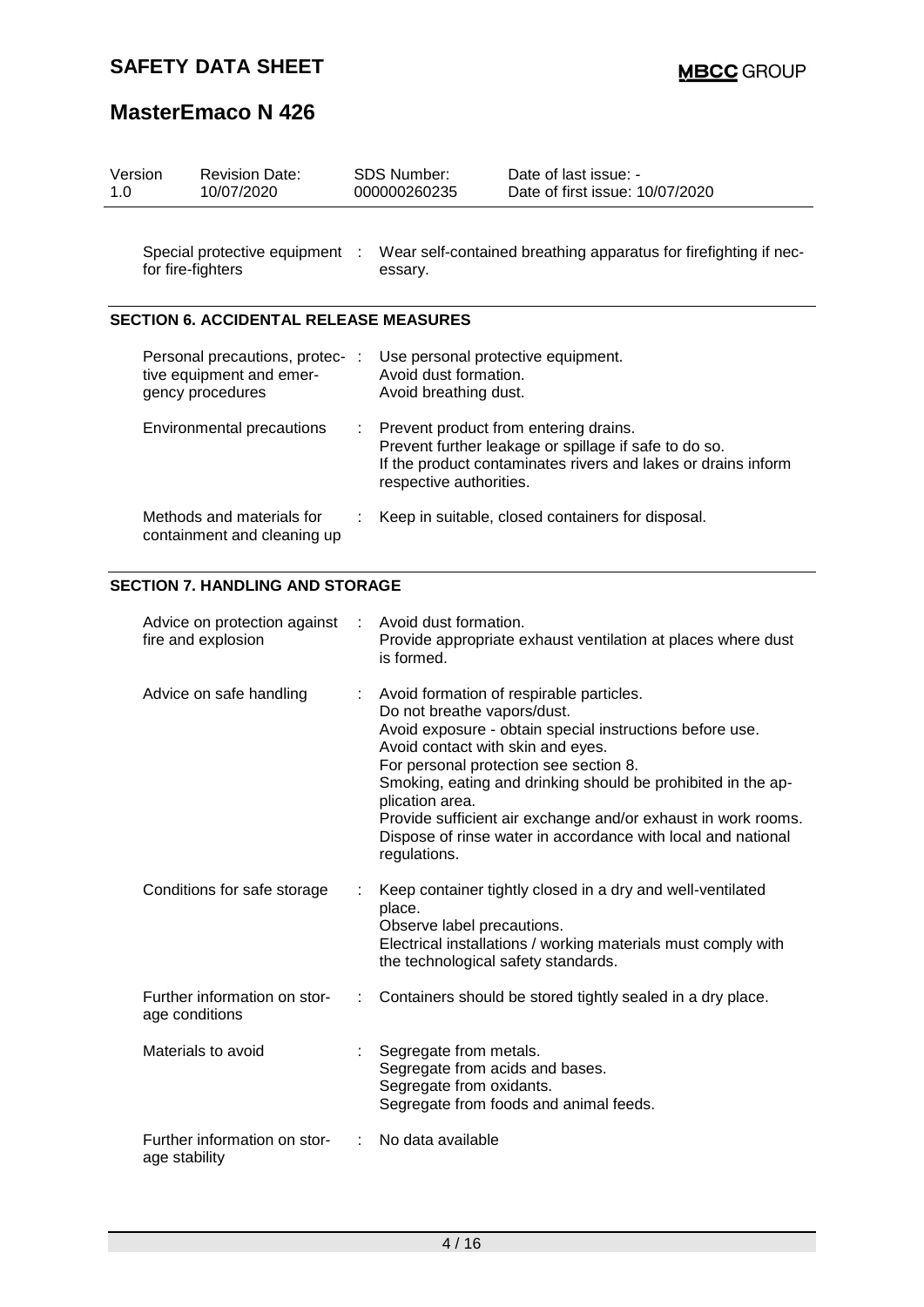## **MasterEmaco N 426**

| Version | <b>Revision Date:</b> | SDS Number:  | Date of last issue: -           |
|---------|-----------------------|--------------|---------------------------------|
| 1.0     | 10/07/2020            | 000000260235 | Date of first issue: 10/07/2020 |

### **SECTION 8. EXPOSURE CONTROLS/PERSONAL PROTECTION**

### **Ingredients with workplace control parameters**

| Components      | CAS-No.   | Value type            | Control parame-    | <b>Basis</b>     |
|-----------------|-----------|-----------------------|--------------------|------------------|
|                 |           | (Form of              | ters / Permissible |                  |
|                 |           | exposure)             | concentration      |                  |
| calcium oxide   | 1305-78-8 | <b>TWA value</b>      | $2$ mg/m $3$       | <b>ACGIHTLV</b>  |
|                 |           | <b>REL</b> value      | $2 \text{ mg/m}$   | <b>NIOSH</b>     |
|                 |           | PEL                   | $5$ mg/m $3$       | <b>29 CFR</b>    |
|                 |           |                       |                    | 1910.1000        |
|                 |           |                       |                    | (Table Z-1)      |
|                 |           | <b>TWA value</b>      | $5$ mg/m $3$       | 29 CFR           |
|                 |           |                       |                    | 1910.1000        |
|                 |           |                       |                    | (Table Z-1-A)    |
|                 |           | <b>TWA</b>            | $2$ mg/m $3$       | CA AB OEL        |
|                 |           | <b>TWA</b>            | $2$ mg/m $3$       | CA BC OEL        |
|                 |           | <b>TWAEV</b>          | $2$ mg/m $3$       | CA QC OEL        |
|                 |           | <b>TWA</b>            | $2$ mg/m $3$       | <b>ACGIH</b>     |
| Iron oxide      | 1309-37-1 | <b>TWA value</b>      | $5$ mg/m $3$       | <b>ACGIHTLV</b>  |
|                 |           | (Respirable           |                    |                  |
|                 |           | fraction)             |                    |                  |
|                 |           | <b>REL</b> value      | $5$ mg/m $3$       | <b>NIOSH</b>     |
|                 |           | (Dust and             | (iron (Fe))        |                  |
|                 |           | fume)                 |                    |                  |
|                 |           | <b>PEL</b>            | 10 mg/m3           | 29 CFR           |
|                 |           | (fumes/smok           |                    | 1910.1000        |
|                 |           | e)                    |                    | (Table Z-1)      |
|                 |           | <b>TWA value</b>      | 10 mg/m3           | 29 CFR           |
|                 |           | (fumes/smok           |                    | 1910.1000        |
|                 |           | e)                    |                    | (Table Z-1-A)    |
|                 |           | TWA (Res-<br>pirable) | $5$ mg/m $3$       | <b>CA AB OEL</b> |
|                 |           | <b>TWA</b>            | $5$ mg/m $3$       | CA BC OEL        |
|                 |           | (Fumes)               | (Iron)             |                  |
|                 |           | TWA (Dust)            | $5 \text{ mg/m}$   | CA BC OEL        |
|                 |           |                       | (Iron)             |                  |
|                 |           | <b>STEL</b>           | 10 mg/m3           | CA BC OEL        |
|                 |           | (Fumes)               | (Iron)             |                  |
|                 |           | <b>TWAEV</b>          | 5 mg/m3            | CA QC OEL        |
|                 |           | (fume and             | (Iron)             |                  |
|                 |           | dust)                 |                    |                  |
|                 |           | TWA (Res-             | $5$ mg/m $3$       | <b>ACGIH</b>     |
|                 |           | pirable par-          |                    |                  |
|                 |           | ticulate mat-         |                    |                  |
|                 |           | ter)                  |                    |                  |
| magnesium oxide | 1309-48-4 | <b>TWA value</b>      | 10 mg/m3           | <b>ACGIHTLV</b>  |
|                 |           | (Inhalable            |                    |                  |
|                 |           | fraction)             |                    |                  |
|                 |           | PEL (Total            | 15 mg/m3           | <b>29 CFR</b>    |
|                 |           | particulate)          |                    | 1910.1000        |
|                 |           |                       |                    | (Table Z-1)      |
|                 |           | <b>TWA value</b>      | 10 mg/m3           | <b>29 CFR</b>    |
|                 |           | (Total partic-        |                    | 1910.1000        |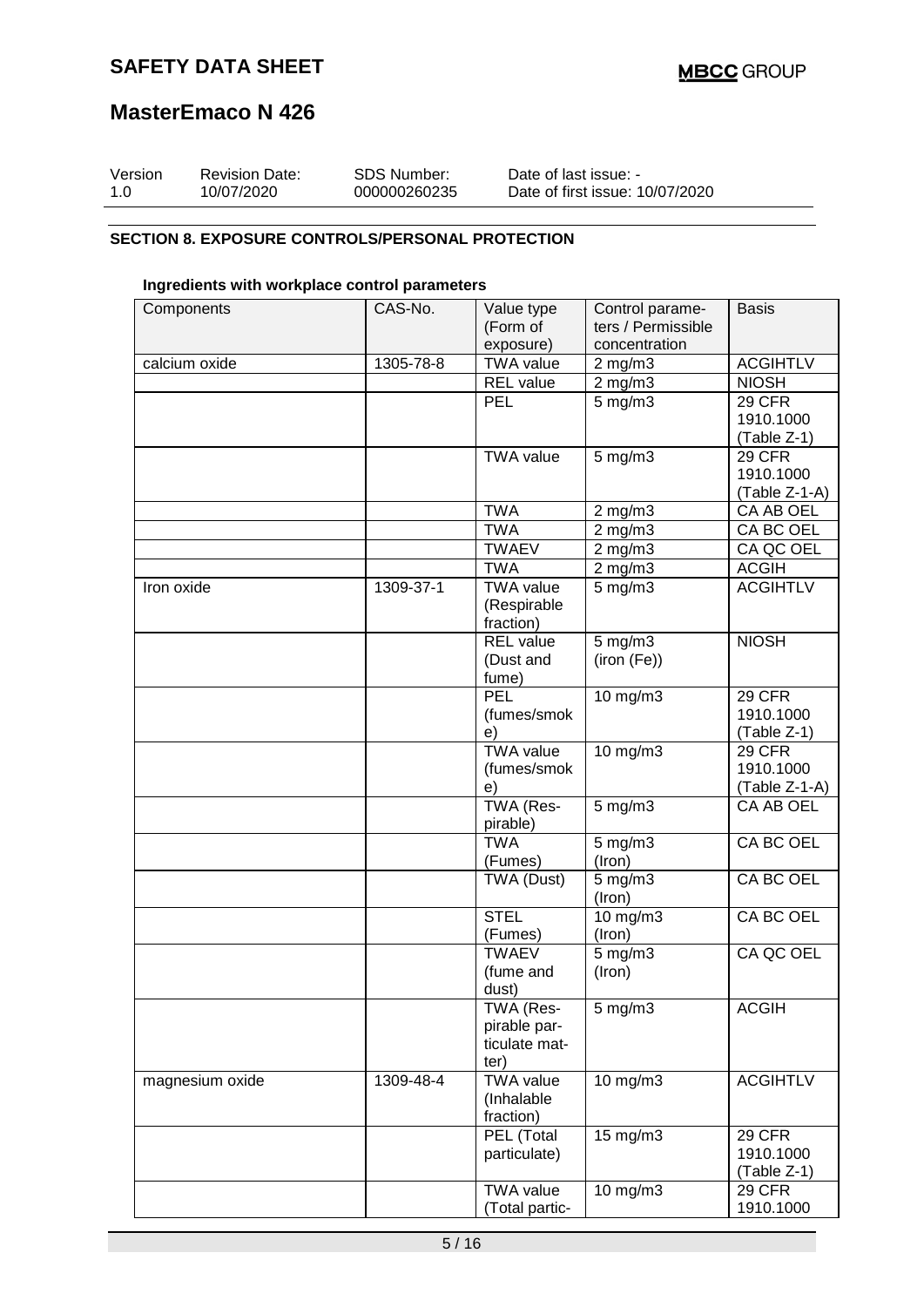| Version<br>1.0 | <b>Revision Date:</b><br>10/07/2020 | SDS Number:<br>000000260235 | Date of last issue: - | Date of first issue: 10/07/2020    |               |
|----------------|-------------------------------------|-----------------------------|-----------------------|------------------------------------|---------------|
|                |                                     |                             | ulate)                |                                    | (Table Z-1-A) |
|                |                                     |                             | <b>TWA</b>            | 10 $mg/m3$                         | CA AB OEL     |
|                |                                     |                             | (Fumes)               |                                    |               |
|                |                                     |                             | TWA (Inhal-           | 10 mg/m3                           | CA BC OEL     |
|                |                                     |                             | able fume)            | (Magnesium)                        |               |
|                |                                     |                             | TWA (Res-             | $3$ mg/m $3$                       | CA BC OEL     |
|                |                                     |                             | pirable dust          | (Magnesium)                        |               |
|                |                                     |                             | and fume)             |                                    |               |
|                |                                     |                             | STEL (Res-            | 10 mg/m3                           | CA BC OEL     |
|                |                                     |                             | pirable dust          | (Magnesium)                        |               |
|                |                                     |                             | and fume)             |                                    |               |
|                |                                     |                             | <b>TWAEV</b>          | 10 mg/m3                           | CA QC OEL     |
|                |                                     |                             | (Fumes)               | (Magnesium)                        |               |
|                |                                     |                             | TWA (Inhal-           | 10 mg/m3                           | <b>ACGIH</b>  |
|                |                                     |                             | able particu-         |                                    |               |
|                |                                     |                             | late matter)          |                                    |               |
| Limestone      |                                     | 1317-65-3                   | <b>REL</b> value      | $5$ mg/m $3$                       | <b>NIOSH</b>  |
|                |                                     |                             | (Respirable)          |                                    |               |
|                |                                     |                             | <b>REL</b> value      | 10 mg/m3                           | <b>NIOSH</b>  |
|                |                                     |                             | (Total)               |                                    |               |
|                |                                     |                             | PEL (Respir-          | $5$ mg/m $3$                       | 29 CFR        |
|                |                                     |                             | able fraction)        |                                    | 1910.1000     |
|                |                                     |                             |                       |                                    | (Table Z-1)   |
|                |                                     |                             | PEL (Total            | $15 \text{ mg/m}$                  | 29 CFR        |
|                |                                     |                             | dust)                 |                                    | 1910.1000     |
|                |                                     |                             |                       |                                    | (Table Z-1)   |
|                |                                     |                             | <b>TWA value</b>      | $5 \overline{\text{mg}}/\text{m}3$ | 29 CFR        |
|                |                                     |                             | (Respirable           |                                    | 1910.1000     |
|                |                                     |                             | fraction)             |                                    | (Table Z-1-A) |
|                |                                     |                             | <b>TWA value</b>      | 15 mg/m3                           | 29 CFR        |
|                |                                     |                             | (Total dust)          |                                    | 1910.1000     |
|                |                                     |                             |                       |                                    | (Table Z-1-A) |
|                |                                     |                             | <b>TWA</b>            | 10 mg/m3                           | CA AB OEL     |
|                |                                     |                             | TWAEV (to-            | 10 mg/m3                           | CA QC OEL     |
|                |                                     |                             | tal dust)             |                                    |               |
|                |                                     |                             | <b>TWA (Total</b>     | 10 mg/m3                           | CA BC OEL     |
|                |                                     |                             | dust)                 |                                    |               |
|                |                                     |                             | TWA (respir-          | $3$ mg/m $3$                       | CA BC OEL     |
|                |                                     |                             | able dust             |                                    |               |
|                |                                     |                             | fraction)             |                                    |               |
|                |                                     |                             | <b>STEL</b>           | 20 mg/m3                           | CA BC OEL     |
|                | Silicon dioxide                     | 7631-86-9                   | <b>REL value</b>      | $6$ mg/m $3$                       | <b>NIOSH</b>  |
|                |                                     |                             | <b>TWA value</b>      | $6$ mg/m $3$                       | 29 CFR        |
|                |                                     |                             |                       |                                    | 1910.1000     |
|                |                                     |                             |                       |                                    | (Table Z-1-A) |
|                |                                     |                             | <b>TWA value</b>      | 20 millions of                     | <b>29 CFR</b> |
|                |                                     |                             |                       | particles per cubic                | 1910.1000     |
|                |                                     |                             |                       | foot of air                        | (Table Z-3)   |
|                |                                     |                             | <b>TWA value</b>      | $0.8$ mg/m $3$                     | <b>29 CFR</b> |
|                |                                     |                             |                       |                                    | 1910.1000     |
|                |                                     |                             |                       |                                    | (Table Z-3)   |
|                |                                     |                             | TWA (Res-             | 0.025 mg/m3                        | CA AB OEL     |
|                |                                     |                             | pirable par-          | (Silica)                           |               |
|                |                                     |                             | ticulates)            |                                    |               |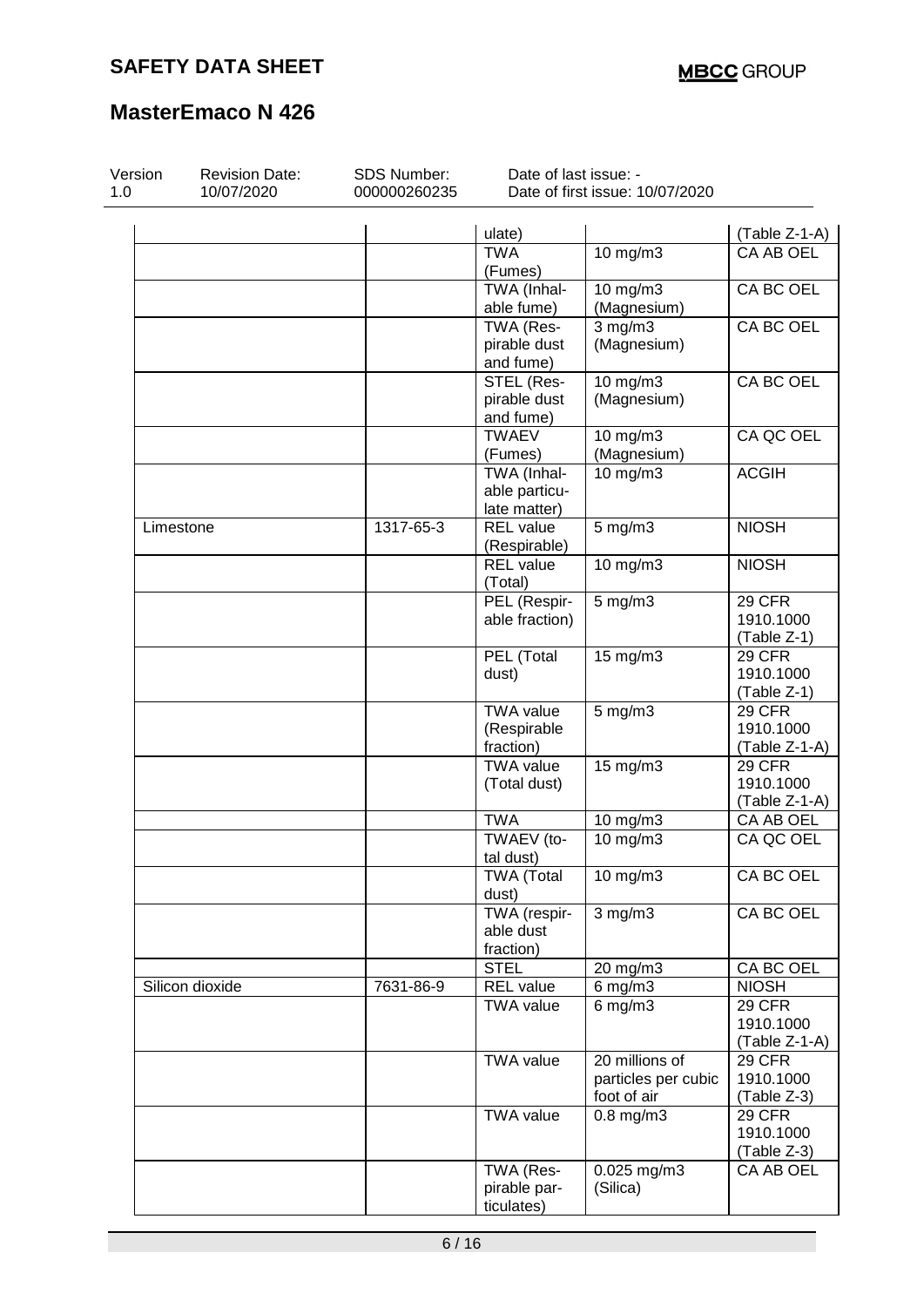| Version<br>1.0 | <b>Revision Date:</b><br>10/07/2020 | SDS Number:<br>000000260235 | Date of last issue: -                        | Date of first issue: 10/07/2020      |                                           |
|----------------|-------------------------------------|-----------------------------|----------------------------------------------|--------------------------------------|-------------------------------------------|
|                | Calcium sulphate                    | 7778-18-9                   | TWA value<br>(Inhalable<br>fraction)         | 10 mg/m3                             | <b>ACGIHTLV</b>                           |
|                |                                     |                             | <b>REL</b> value<br>(Respirable)             | $5$ mg/m $3$                         | <b>NIOSH</b>                              |
|                |                                     |                             | <b>REL</b> value<br>(Total)                  | 10 mg/m3                             | <b>NIOSH</b>                              |
|                |                                     |                             | PEL (Respir-<br>able fraction)               | $5$ mg/m $3$                         | 29 CFR<br>1910.1000<br>(Table Z-1)        |
|                |                                     |                             | PEL (Total<br>dust)                          | 15 mg/m3                             | <b>29 CFR</b><br>1910.1000<br>(Table Z-1) |
|                |                                     |                             | <b>TWA value</b><br>(Respirable<br>fraction) | $5$ mg/m $3$                         | 29 CFR<br>1910.1000<br>$(Table Z-1-A)$    |
|                |                                     |                             | <b>TWA value</b><br>(Total dust)             | 15 $mg/m3$                           | 29 CFR<br>1910.1000<br>(Table Z-1-A)      |
|                |                                     |                             | TWA (Inhal-<br>able)                         | $10$ mg/m $3$                        | CA BC OEL                                 |
|                |                                     |                             | <b>TWAEV</b><br>(respirable<br>dust)         | $5$ mg/m $3$                         | CA QC OEL                                 |
|                |                                     |                             | TWAEV (to-<br>tal dust)                      | 10 mg/m3                             | CA QC OEL                                 |
|                |                                     |                             | <b>TWA</b>                                   | 10 mg/m3<br>(Calcium)                | <b>CA AB OEL</b>                          |
|                |                                     |                             | TWA (Inhal-<br>able particu-<br>late matter) | 10 mg/m3<br>(Calcium)                | <b>ACGIH</b>                              |
|                | Quartz (SiO2)                       | 14808-60-7                  | <b>TWA</b> value<br>(Respirable<br>fraction) | $0.025$ mg/m $3$                     | <b>ACGIHTLV</b>                           |
|                |                                     |                             | <b>TWA value</b>                             | $0.05$ mg/m $3$<br>(Respirable dust) | 29 CFR<br>1910.1001-<br>1050              |
|                |                                     |                             | <b>OSHA Action</b><br>level                  | 0.025 mg/m3<br>(Respirable dust)     | 29 CFR<br>1910.1001-<br>1050              |
|                |                                     |                             | REL value<br>(Respirable<br>dust)            | $0.05$ mg/m3                         | <b>NIOSH</b>                              |
|                |                                     |                             | TWA (Res-<br>pirable par-<br>ticulates)      | 0.025 mg/m3                          | CA AB OEL                                 |
|                |                                     |                             | TWA (Res-<br>pirable frac-<br>tion)          | $0.1$ mg/m $3$                       | CA ON OEL                                 |
|                |                                     |                             | <b>TWAEV</b><br>(respirable<br>dust)         | $0.1$ mg/m $3$                       | CA QC OEL                                 |
|                |                                     |                             | TWA (Res-<br>pirable)                        | $0.025$ mg/m3<br>(Silica)            | CA BC OEL                                 |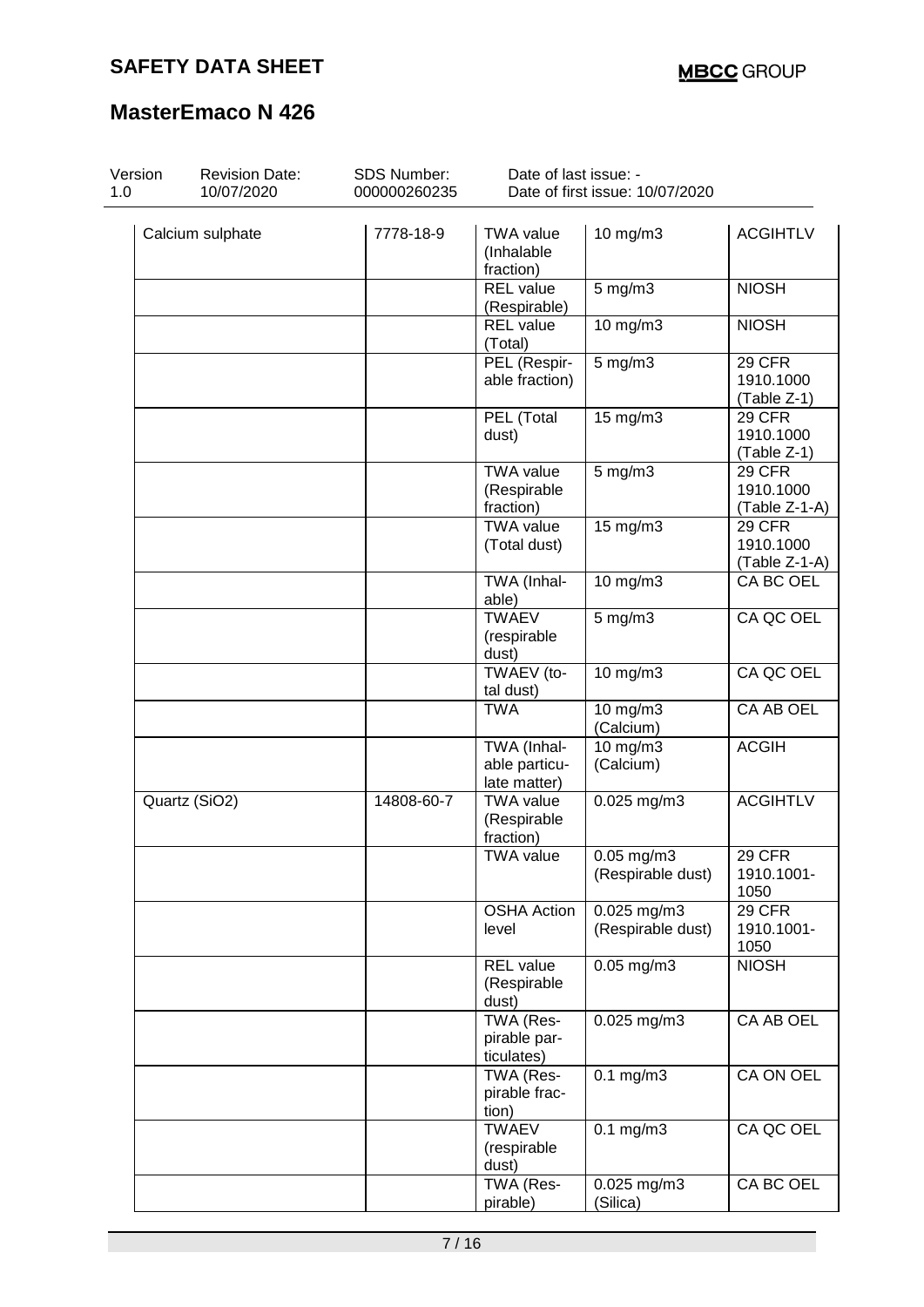| Version<br>1.0 | <b>Revision Date:</b><br>10/07/2020 | <b>SDS Number:</b><br>000000260235 | Date of last issue: -                              | Date of first issue: 10/07/2020                      |                                             |
|----------------|-------------------------------------|------------------------------------|----------------------------------------------------|------------------------------------------------------|---------------------------------------------|
|                |                                     |                                    | TWA (Res-<br>pirable par-<br>ticulate mat-<br>ter) | $0.025$ mg/m3<br>(Silica)                            | <b>ACGIH</b>                                |
|                | Cement, portland, chemicals         | 65997-15-1                         | <b>TWA value</b><br>(Respirable<br>fraction)       | 1 $mg/m3$                                            | <b>ACGIHTLV</b>                             |
|                |                                     |                                    | <b>REL</b> value<br>(Total)                        | 10 mg/m3                                             | <b>NIOSH</b>                                |
|                |                                     |                                    | <b>REL</b> value<br>(Respirable)                   | $5$ mg/m $3$                                         | <b>NIOSH</b>                                |
|                |                                     |                                    | PEL (Total<br>dust)                                | 15 mg/m3                                             | <b>29 CFR</b><br>1910.1000<br>(Table Z-1)   |
|                |                                     |                                    | PEL (Respir-<br>able fraction)                     | $5$ mg/m $3$                                         | 29 CFR<br>1910.1000<br>(Table Z-1)          |
|                |                                     |                                    | <b>TWA value</b><br>(Total dust)                   | 10 mg/m3                                             | 29 CFR<br>1910.1000<br>(Table Z-1-A)        |
|                |                                     |                                    | <b>TWA value</b><br>(Respirable<br>fraction)       | 5 mg/m3                                              | <b>29 CFR</b><br>1910.1000<br>(Table Z-1-A) |
|                |                                     |                                    | <b>TWA value</b>                                   | 50 millions of<br>particles per cubic<br>foot of air | 29 CFR<br>1910.1000<br>(Table Z-3)          |
|                |                                     |                                    | <b>TWA</b>                                         | 10 mg/m3                                             | CA AB OEL                                   |
|                |                                     |                                    | TWA (Res-<br>pirable)                              | 1 $mg/m3$                                            | CA BC OEL                                   |
|                |                                     |                                    | <b>TWAEV</b><br>(respirable<br>dust)               | $5$ mg/m $3$                                         | CA QC OEL                                   |
|                |                                     |                                    | TWAEV (to-<br>tal dust)                            | $10$ mg/m $3$                                        | CA QC OEL                                   |
|                |                                     |                                    | TWA (Res-<br>pirable par-<br>ticulate mat-<br>ter) | 1 $mg/m3$                                            | <b>ACGIH</b>                                |
|                | crystalline silica                  | 14808-60-7                         | <b>TWA value</b><br>(Respirable<br>fraction)       | $0.025$ mg/m3                                        | <b>ACGIHTLV</b>                             |
|                |                                     |                                    | <b>REL value</b><br>(Respirable<br>dust)           | $0.05$ mg/m $3$                                      | <b>NIOSH</b>                                |
|                |                                     |                                    | <b>TWA value</b>                                   | $0.05$ mg/m $3$<br>(Respirable dust)                 | <b>29 CFR</b><br>1910.1001-<br>1050         |
|                |                                     |                                    | <b>OSHA Action</b><br>level                        | 0.025 mg/m3<br>(Respirable dust)                     | <b>29 CFR</b><br>1910.1001-<br>1050         |
|                |                                     |                                    | TWA (Res-<br>pirable par-<br>ticulates)            | 0.025 mg/m3                                          | CA AB OEL                                   |
|                |                                     |                                    | TWA (Res-                                          | $0.1$ mg/m $3$                                       | CA ON OEL                                   |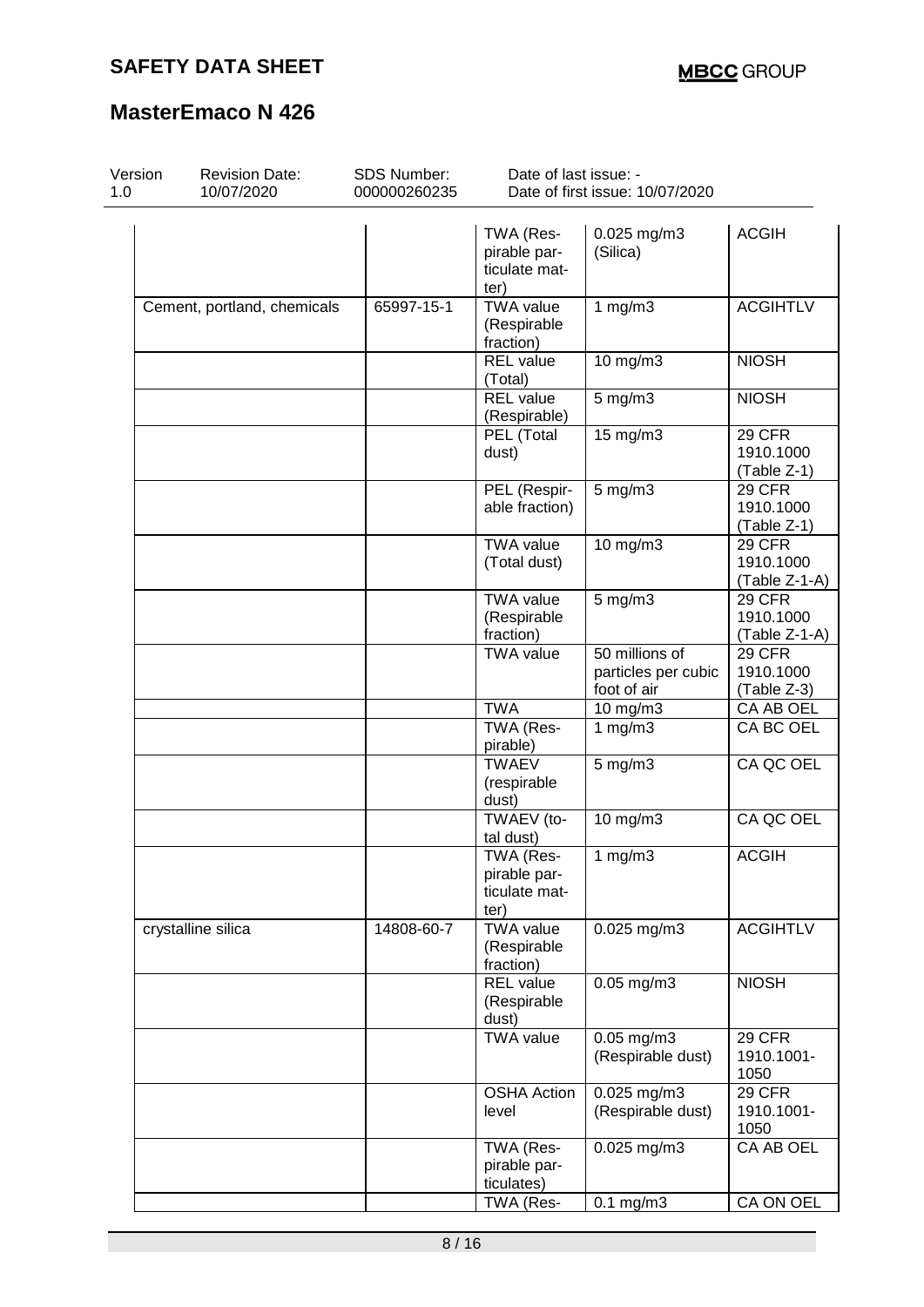| Version<br>1.0 | <b>Revision Date:</b><br>10/07/2020 |   | <b>SDS Number:</b><br>000000260235                                                                                                                                                                                                                                                   | Date of last issue: -                              | Date of first issue: 10/07/2020                     |              |
|----------------|-------------------------------------|---|--------------------------------------------------------------------------------------------------------------------------------------------------------------------------------------------------------------------------------------------------------------------------------------|----------------------------------------------------|-----------------------------------------------------|--------------|
|                |                                     |   |                                                                                                                                                                                                                                                                                      | pirable frac-<br>tion)                             |                                                     |              |
|                |                                     |   |                                                                                                                                                                                                                                                                                      | <b>TWAEV</b><br>(respirable<br>dust)               | $0.1$ mg/m $3$                                      | CA QC OEL    |
|                |                                     |   |                                                                                                                                                                                                                                                                                      | TWA (Res-<br>pirable)                              | 0.025 mg/m3<br>(Silica)                             | CA BC OEL    |
|                |                                     |   |                                                                                                                                                                                                                                                                                      | TWA (Res-<br>pirable par-<br>ticulate mat-<br>ter) | $0.025$ mg/m3<br>(Silica)                           | <b>ACGIH</b> |
|                | <b>Engineering measures</b>         |   | Provide local exhaust ventilation to maintain recommended<br>P.E.L.                                                                                                                                                                                                                  |                                                    |                                                     |              |
|                | Personal protective equipment       |   |                                                                                                                                                                                                                                                                                      |                                                    |                                                     |              |
|                | Respiratory protection              |   | Breathing protection if dusts are formed.<br>Wear a NIOSH-certified (or equivalent) particulate respirator.                                                                                                                                                                          |                                                    |                                                     |              |
|                | Hand protection                     |   |                                                                                                                                                                                                                                                                                      |                                                    |                                                     |              |
|                | Remarks                             | ÷ | The suitability for a specific workplace should be discussed<br>with the producers of the protective gloves.                                                                                                                                                                         |                                                    |                                                     |              |
|                | Eye protection                      |   | Eye wash bottle with pure water<br>Tightly fitting safety goggles<br>Wear face-shield and protective suit for abnormal processing<br>problems.                                                                                                                                       |                                                    |                                                     |              |
|                | Skin and body protection            |   | Choose body protection according to the amount and con-<br>centration of the dangerous substance at the work place.                                                                                                                                                                  |                                                    |                                                     |              |
|                | Protective measures                 | ÷ | Avoid contact with the skin, eyes and clothing.<br>Avoid inhalation of dusts.<br>In order to prevent contamination while handling, closed<br>working clothes and working gloves should be used.<br>Handle in accordance with good building materials hygiene<br>and safety practice. |                                                    |                                                     |              |
|                | Hygiene measures                    |   | When using do not smoke.                                                                                                                                                                                                                                                             | When using do not eat or drink.                    | Wash hands before breaks and at the end of workday. |              |

### **SECTION 9. PHYSICAL AND CHEMICAL PROPERTIES**

| Appearance | t. | powder   |
|------------|----|----------|
| Color      | ÷  | gray     |
| Odor       | ÷  | odorless |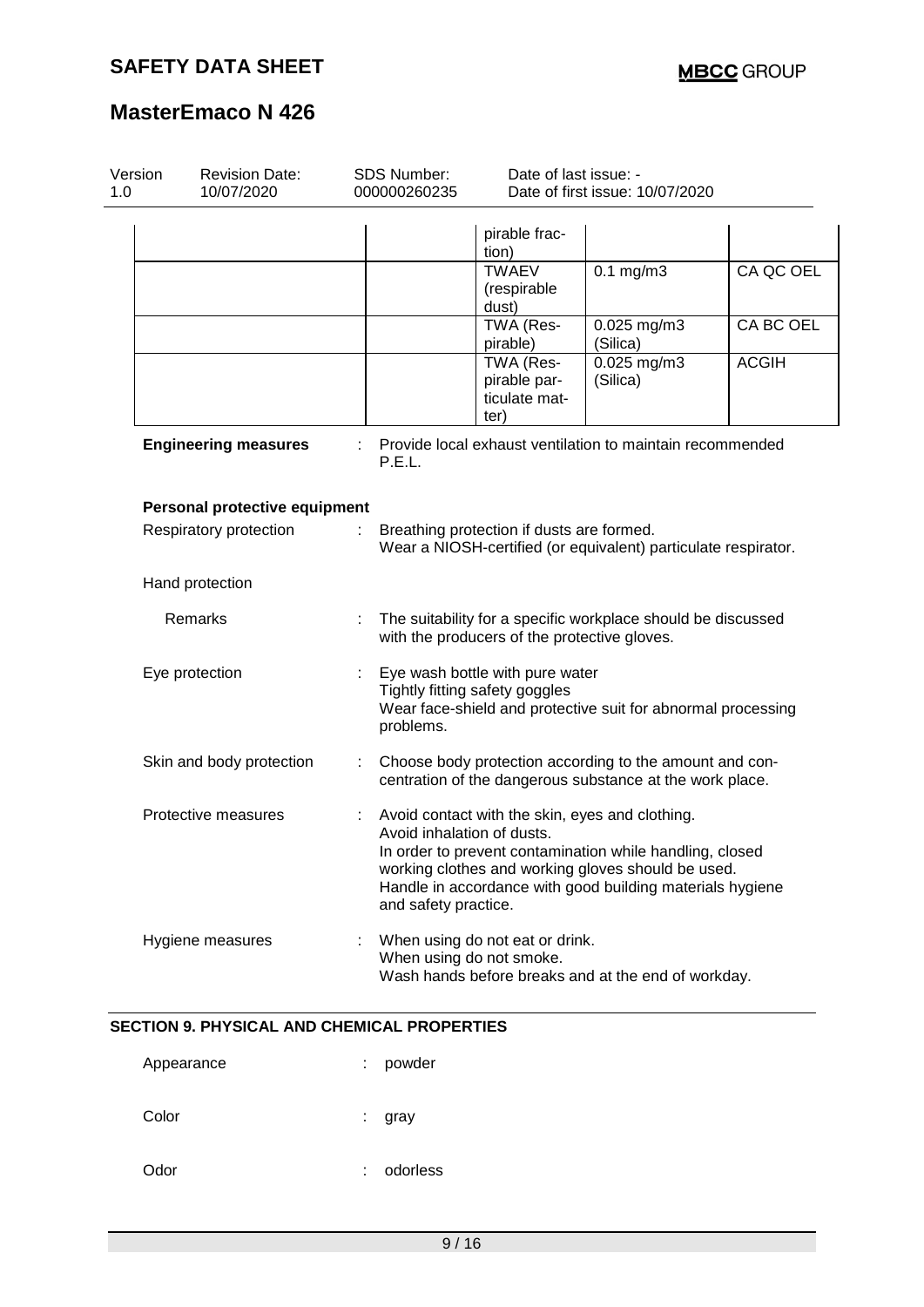| Version<br>1.0 | <b>Revision Date:</b><br>10/07/2020                 | <b>SDS Number:</b><br>000000260235 | Date of last issue: -<br>Date of first issue: 10/07/2020                                                                                                                              |  |  |  |
|----------------|-----------------------------------------------------|------------------------------------|---------------------------------------------------------------------------------------------------------------------------------------------------------------------------------------|--|--|--|
|                | Odor Threshold                                      |                                    | Not determined due to potential health hazard by inhalation.                                                                                                                          |  |  |  |
|                | pH                                                  | neutral to slightly alkaline       |                                                                                                                                                                                       |  |  |  |
|                | Melting point                                       |                                    | No applicable information available.                                                                                                                                                  |  |  |  |
|                | Freezing point                                      |                                    | No applicable information available.                                                                                                                                                  |  |  |  |
|                | Boiling point                                       |                                    | No applicable information available.                                                                                                                                                  |  |  |  |
|                | Evaporation rate                                    |                                    | No applicable information available.                                                                                                                                                  |  |  |  |
|                | Flammability (solid, gas)                           | not determined                     |                                                                                                                                                                                       |  |  |  |
|                | Self-ignition                                       | not self-igniting                  |                                                                                                                                                                                       |  |  |  |
|                | Upper explosion limit / Upper<br>flammability limit | with the intended use.             | As a result of our experience with this product and our<br>knowledge of its composition we do not expect any hazard as<br>long as the product is used appropriately and in accordance |  |  |  |
|                | Lower explosion limit / Lower<br>flammability limit | with the intended use.             | As a result of our experience with this product and our<br>knowledge of its composition we do not expect any hazard as<br>long as the product is used appropriately and in accordance |  |  |  |
|                | Vapor pressure                                      |                                    | No applicable information available.                                                                                                                                                  |  |  |  |
|                | Relative vapor density                              |                                    | No applicable information available.                                                                                                                                                  |  |  |  |
|                | Relative density                                    |                                    | No applicable information available.                                                                                                                                                  |  |  |  |
|                | Density                                             | not applicable                     |                                                                                                                                                                                       |  |  |  |
|                | <b>Bulk density</b>                                 | 1,800 - 2,400 kg/m3                |                                                                                                                                                                                       |  |  |  |
|                | Solubility(ies)<br>Water solubility                 | No data available                  |                                                                                                                                                                                       |  |  |  |
|                | Solubility in other solvents                        |                                    | No applicable information available.                                                                                                                                                  |  |  |  |
|                | Partition coefficient: n-<br>octanol/water          |                                    | No applicable information available.                                                                                                                                                  |  |  |  |
|                | Autoignition temperature                            |                                    | No applicable information available.                                                                                                                                                  |  |  |  |
|                | Decomposition temperature                           | scribed/indicated.                 | No decomposition if stored and handled as pre-                                                                                                                                        |  |  |  |
|                | Viscosity<br>Viscosity, dynamic                     | No data available.                 |                                                                                                                                                                                       |  |  |  |
|                | Viscosity, kinematic                                |                                    | No applicable information available.                                                                                                                                                  |  |  |  |
|                | <b>Explosive properties</b>                         | Not explosive                      |                                                                                                                                                                                       |  |  |  |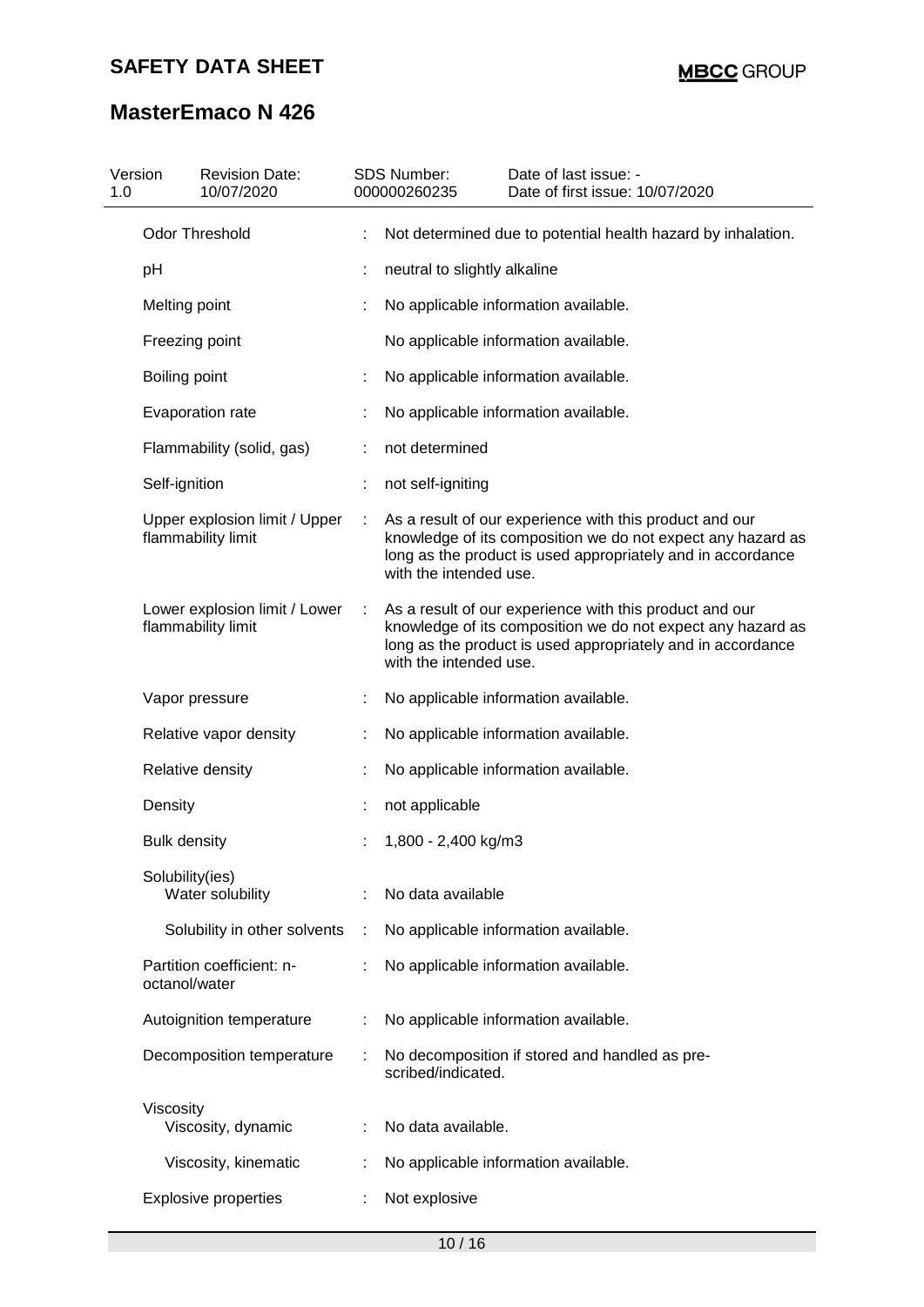| Version<br>1.0          | <b>Revision Date:</b><br>10/07/2020 |    | <b>SDS Number:</b><br>000000260235 | Date of last issue: -<br>Date of first issue: 10/07/2020         |
|-------------------------|-------------------------------------|----|------------------------------------|------------------------------------------------------------------|
|                         |                                     |    | Not explosive                      |                                                                  |
|                         | Oxidizing properties                |    | as oxidizing.                      | Based on its structural properties the product is not classified |
| Self-heating substances |                                     | ÷. | No data available                  |                                                                  |
| Sublimation point       |                                     | ÷  |                                    | No applicable information available.                             |
|                         | Molecular weight                    |    | No data available                  |                                                                  |

### **SECTION 10. STABILITY AND REACTIVITY**

| Reactivity                              |    | No decomposition if stored and applied as directed.                                   |
|-----------------------------------------|----|---------------------------------------------------------------------------------------|
| Chemical stability                      |    | No decomposition if stored and applied as directed.                                   |
| Possibility of hazardous reac-<br>tions | ÷. | No decomposition if stored and applied as directed.                                   |
| Conditions to avoid                     |    | See SDS section 7 - Handling and storage.                                             |
| Incompatible materials                  | ÷. | Strong bases<br>Strong acids                                                          |
| Hazardous decomposition<br>products     |    | No hazardous decomposition products if stored and handled<br>as prescribed/indicated. |

### **SECTION 11. TOXICOLOGICAL INFORMATION**

#### **Acute toxicity**

Not classified based on available information.

#### **Product:**

| Acute oral toxicity                                                                       |    | : Remarks: No applicable information available. |
|-------------------------------------------------------------------------------------------|----|-------------------------------------------------|
| Acute inhalation toxicity                                                                 |    | Remarks: No applicable information available.   |
| Acute dermal toxicity                                                                     |    | : Remarks: No applicable information available. |
| <b>Skin corrosion/irritation</b><br>Causes skin irritation.<br><b>Product:</b><br>Remarks | t. | Extremely corrosive and destructive to tissue.  |
| Serious eye damage/eye irritation<br>Causes serious eye damage.                           |    |                                                 |
| <b>Product:</b><br>Remarks                                                                |    | May cause irreversible eye damage.              |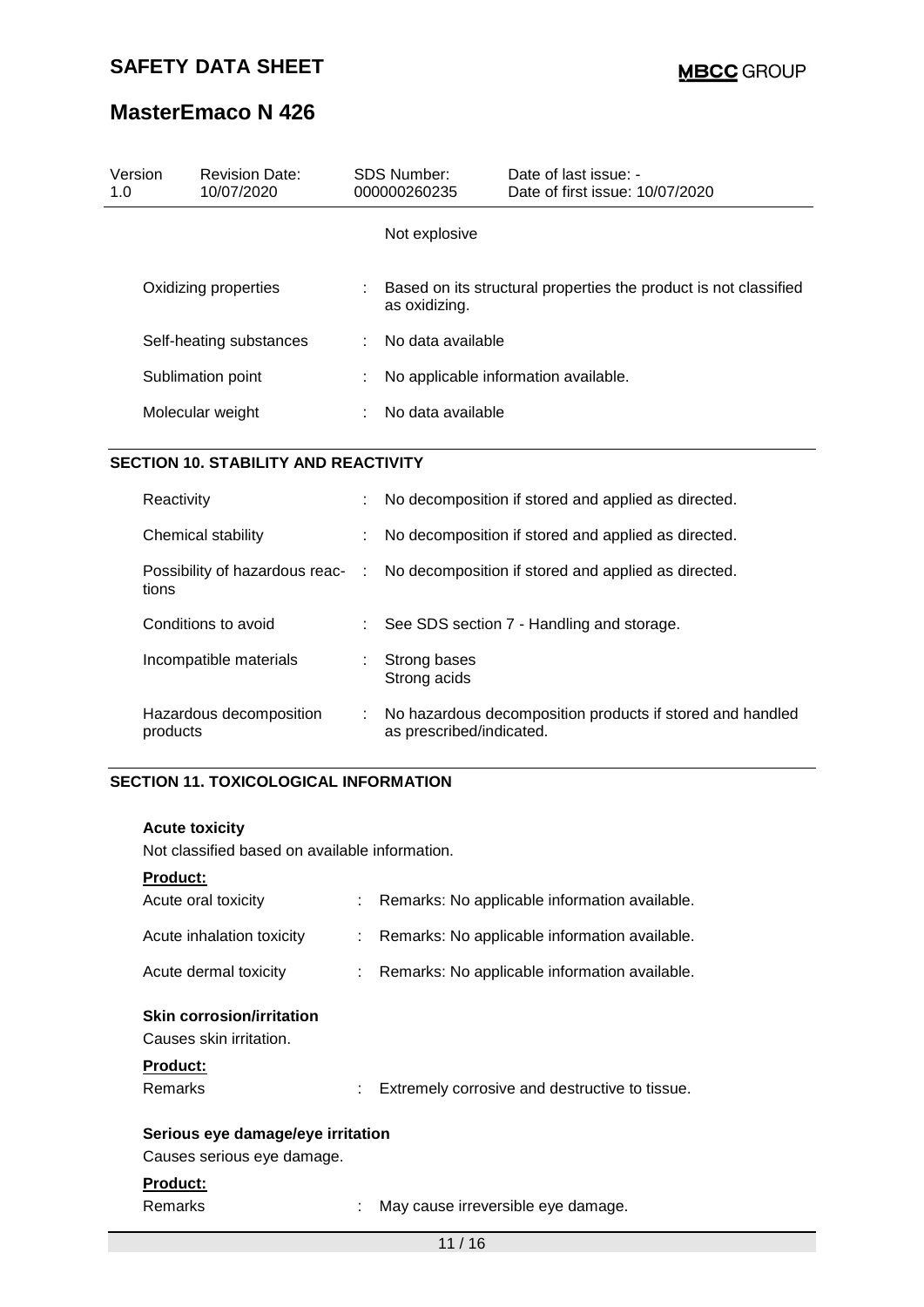| Version<br>1.0             | <b>Revision Date:</b><br>10/07/2020                                                                        | <b>SDS Number:</b><br>000000260235 | Date of last issue: -<br>Date of first issue: 10/07/2020                                                          |  |  |  |  |  |  |
|----------------------------|------------------------------------------------------------------------------------------------------------|------------------------------------|-------------------------------------------------------------------------------------------------------------------|--|--|--|--|--|--|
|                            | Respiratory or skin sensitization                                                                          |                                    |                                                                                                                   |  |  |  |  |  |  |
|                            | <b>Skin sensitization</b><br>Not classified based on available information.                                |                                    |                                                                                                                   |  |  |  |  |  |  |
|                            | <b>Respiratory sensitization</b><br>Not classified based on available information.                         |                                    |                                                                                                                   |  |  |  |  |  |  |
| <b>Product:</b><br>Remarks |                                                                                                            |                                    | Chromate in this product has been reduced. Sensitization due<br>to chromate within stated shelf-live is unlikely. |  |  |  |  |  |  |
|                            | <b>Germ cell mutagenicity</b><br>Not classified based on available information.                            |                                    |                                                                                                                   |  |  |  |  |  |  |
|                            | Carcinogenicity<br>Not classified based on available information.                                          |                                    |                                                                                                                   |  |  |  |  |  |  |
|                            | <b>Reproductive toxicity</b><br>Not classified based on available information.                             |                                    |                                                                                                                   |  |  |  |  |  |  |
|                            | <b>STOT-single exposure</b><br>May cause respiratory irritation.                                           |                                    |                                                                                                                   |  |  |  |  |  |  |
|                            | <b>STOT-repeated exposure</b>                                                                              |                                    | Causes damage to organs (Lung) through prolonged or repeated exposure if inhaled.                                 |  |  |  |  |  |  |
|                            | <b>Aspiration toxicity</b><br>Not classified based on available information.<br><b>Further information</b> |                                    |                                                                                                                   |  |  |  |  |  |  |
| <b>Product:</b><br>Remarks |                                                                                                            | No data available                  |                                                                                                                   |  |  |  |  |  |  |
|                            | <b>SECTION 12. ECOLOGICAL INFORMATION</b>                                                                  |                                    |                                                                                                                   |  |  |  |  |  |  |
|                            | <b>Ecotoxicity</b>                                                                                         |                                    |                                                                                                                   |  |  |  |  |  |  |
| <b>Product:</b>            |                                                                                                            |                                    |                                                                                                                   |  |  |  |  |  |  |
|                            | <b>Ecotoxicology Assessment</b><br>Acute aquatic toxicity                                                  | ÷                                  | This product has no known ecotoxicological effects.                                                               |  |  |  |  |  |  |

## Chronic aquatic toxicity : This product has no known ecotoxicological effects.

## **Persistence and degradability**

## **Product:**

| <b>Biodegradability</b> | Remarks: Not applicable for inorganic substances. |
|-------------------------|---------------------------------------------------|
|-------------------------|---------------------------------------------------|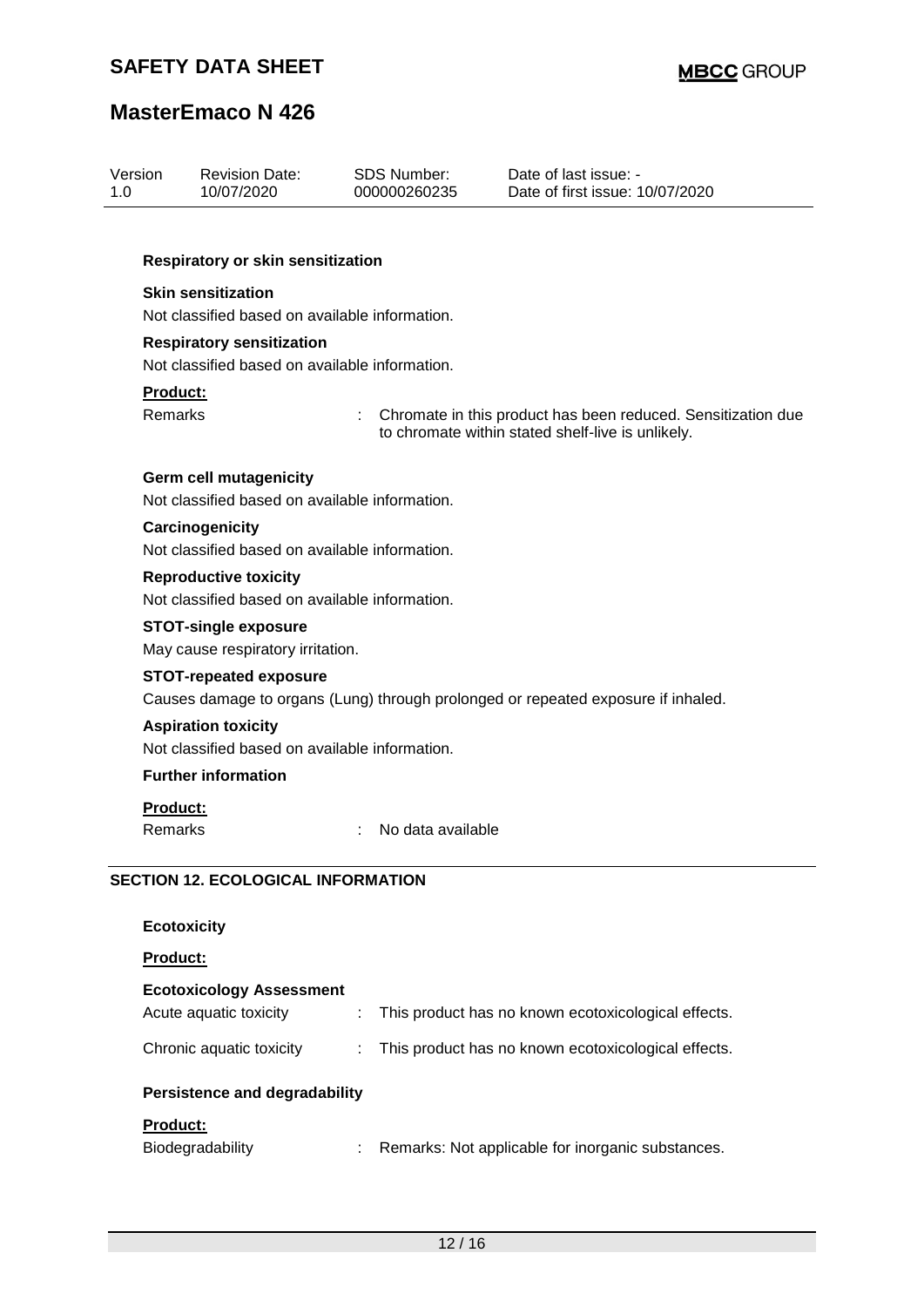| Version<br>1.0 |                 | <b>Revision Date:</b><br>10/07/2020                | <b>SDS Number:</b><br>000000260235     | Date of last issue: -<br>Date of first issue: 10/07/2020                                                                                                                                    |
|----------------|-----------------|----------------------------------------------------|----------------------------------------|---------------------------------------------------------------------------------------------------------------------------------------------------------------------------------------------|
|                |                 | <b>Bioaccumulative potential</b>                   |                                        |                                                                                                                                                                                             |
|                | Product:        |                                                    |                                        |                                                                                                                                                                                             |
|                |                 | Bioaccumulation                                    |                                        | Remarks: The product will not be readily bioavailable due to<br>its consistency and insolubility in water.                                                                                  |
|                |                 | <b>Components:</b>                                 |                                        |                                                                                                                                                                                             |
|                |                 | Quartz (SiO2):                                     |                                        |                                                                                                                                                                                             |
|                |                 | Partition coefficient: n-<br>octanol/water         | Remarks: not applicable                |                                                                                                                                                                                             |
|                |                 | calcium oxide:                                     |                                        |                                                                                                                                                                                             |
|                |                 | Partition coefficient: n-<br>octanol/water         | substance is inorganic.                | Remarks: The value has not been determined because the                                                                                                                                      |
|                |                 | Iron oxide:                                        |                                        |                                                                                                                                                                                             |
|                |                 | Partition coefficient: n-<br>octanol/water         |                                        | Remarks: Study scientifically not justified.                                                                                                                                                |
|                |                 | magnesium oxide:                                   |                                        |                                                                                                                                                                                             |
|                |                 | Partition coefficient: n-<br>octanol/water         | Remarks: No data available.            |                                                                                                                                                                                             |
|                |                 | Silicon dioxide:                                   |                                        |                                                                                                                                                                                             |
|                |                 | Partition coefficient: n-<br>octanol/water         | Remarks: not applicable                |                                                                                                                                                                                             |
|                |                 | Calcium sulphate:                                  |                                        |                                                                                                                                                                                             |
|                |                 | Partition coefficient: n-<br>octanol/water         | GLP: no<br>substance is inorganic.     | Remarks: The value has not been determined because the                                                                                                                                      |
|                |                 | <b>Mobility in soil</b>                            |                                        |                                                                                                                                                                                             |
|                | <b>Product:</b> |                                                    |                                        |                                                                                                                                                                                             |
|                |                 | Distribution among environ-<br>mental compartments | is not expected.<br>the water surface. | Remarks: Following exposure to soil, adsorption to solid soil<br>particles is probable, therefore contamination of groundwater<br>The substance will not evaporate into the atmosphere from |
|                |                 | Other adverse effects                              |                                        |                                                                                                                                                                                             |
|                | Product:        |                                                    |                                        |                                                                                                                                                                                             |
|                |                 | Results of PBT and vPvB<br>assessment              | 0.1% or higher.                        | This substance/mixture contains no components considered<br>to be either persistent, bioaccumulative and toxic (PBT), or<br>very persistent and very bioaccumulative (vPvB) at levels of    |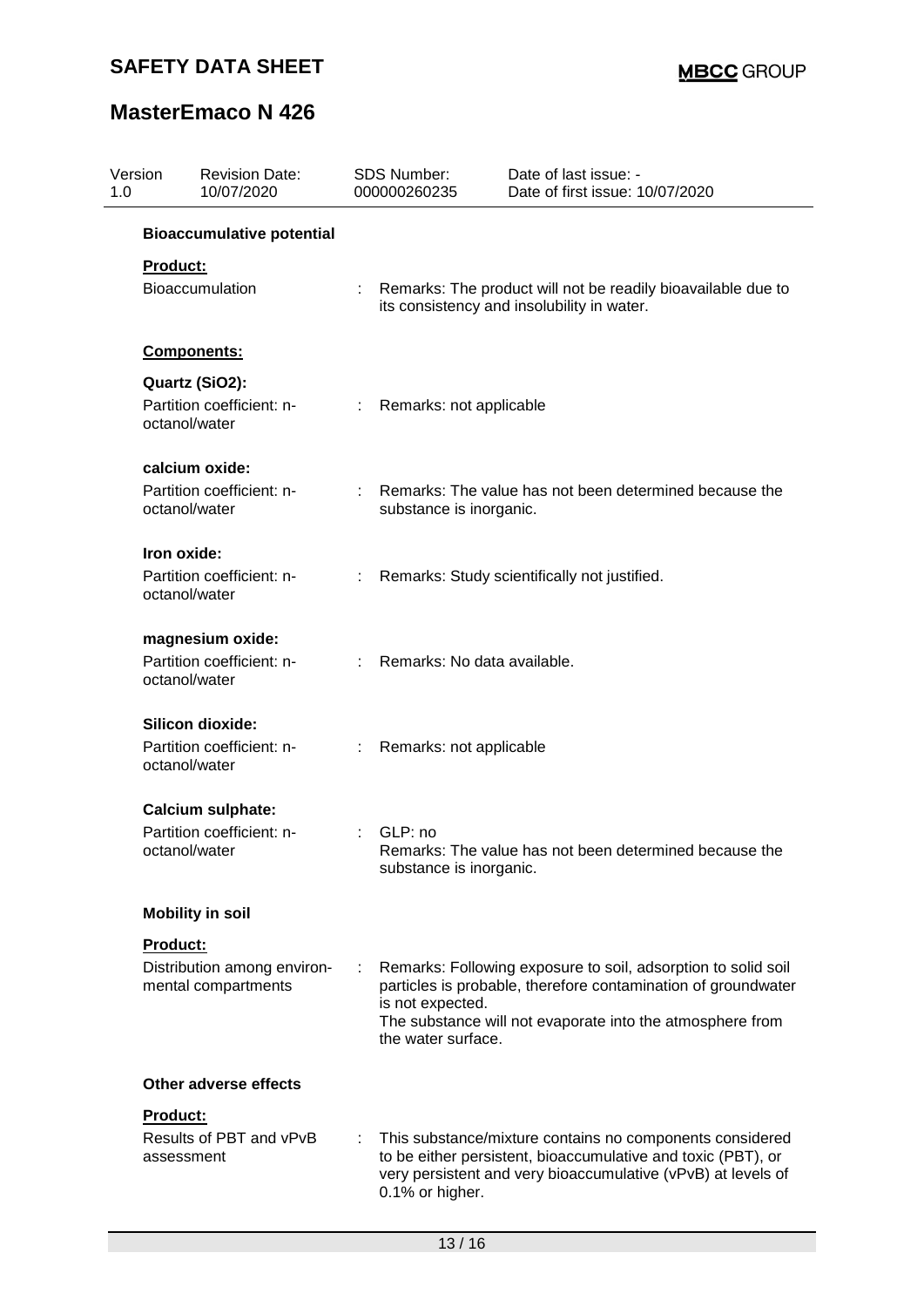| Version<br>1.0                             | <b>Revision Date:</b><br>10/07/2020 | SDS Number:<br>000000260235                        | Date of last issue: -<br>Date of first issue: 10/07/2020                                                                                                                                     |  |  |  |
|--------------------------------------------|-------------------------------------|----------------------------------------------------|----------------------------------------------------------------------------------------------------------------------------------------------------------------------------------------------|--|--|--|
| mation                                     | Additional ecological infor-        | ÷.<br>harmful to aquatic organisms.<br>components. | There is a high probability that the product is not acutely<br>The product has not been tested. The statements on ecotoxi-<br>cology have been derived from the properties of the individual |  |  |  |
| <b>SECTION 13. DISPOSAL CONSIDERATIONS</b> |                                     |                                                    |                                                                                                                                                                                              |  |  |  |
|                                            | <b>Disposal methods</b>             |                                                    |                                                                                                                                                                                              |  |  |  |
|                                            | Waste from residues                 | ÷.<br>cal or used container.<br>tions.             | Do not contaminate ponds, waterways or ditches with chemi-<br>Dispose of in accordance with national, state and local regula-<br>Do not discharge into drains/surface waters/groundwater.    |  |  |  |
|                                            | Contaminated packaging              |                                                    | Contaminated packaging should be emptied as far as possible<br>and disposed of in the same manner as the sub-                                                                                |  |  |  |

### **SECTION 14. TRANSPORT INFORMATION**

#### **International Regulations**

#### **UNRTDG**

Not regulated as a dangerous good

#### **IATA-DGR**

Not regulated as a dangerous good

#### **IMDG-Code**

Not regulated as a dangerous good

#### **Transport in bulk according to Annex II of MARPOL 73/78 and the IBC Code**

stance/product.

Not applicable for product as supplied.

### **Domestic regulation**

**TDG** Not regulated as a dangerous good

### **SECTION 15. REGULATORY INFORMATION**

#### **The ingredients of this product are reported in the following inventories:**

DSL **DISL COLOGIST 2018** : On the inventory, or in compliance with the inventory

## **SECTION 16. OTHER INFORMATION**

#### **Full text of other abbreviations**

29 CFR 1910.1000 (Table Z-: OSHA - Table Z-1-A (29 CFR 1910.1000) 1-A) 29 CFR 1910.1000 (Table Z- : OSHA - Table Z-1 (Limits for Air Contaminants) 29 CFR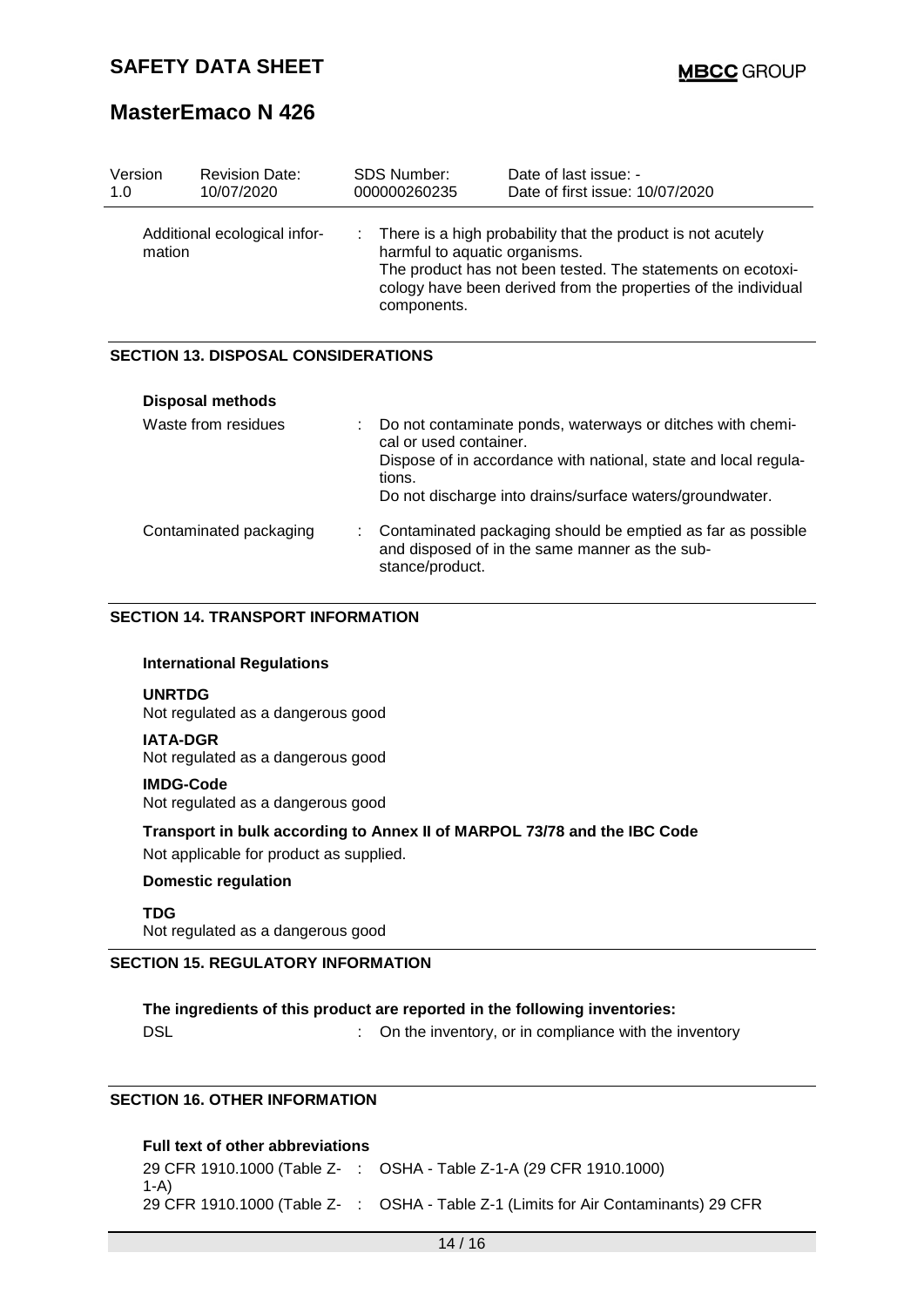| Version<br>1.0 |                    | <b>Revision Date:</b><br>10/07/2020 |           | <b>SDS Number:</b><br>000000260235 | Date of last issue: -<br>Date of first issue: 10/07/2020                                                                    |
|----------------|--------------------|-------------------------------------|-----------|------------------------------------|-----------------------------------------------------------------------------------------------------------------------------|
|                | 1)                 |                                     |           | 1910.1000                          |                                                                                                                             |
|                | 3)                 | 29 CFR 1910.1000 (Table Z- :        |           |                                    | OSHA Table Z-3 (Mineral Dusts) 29 CFR 1910.1000                                                                             |
|                |                    | 29 CFR 1910.1001-1050               |           | 1910.1001-1050)                    | OSHA - Specifically Regulated Substances (29 CFR                                                                            |
|                | <b>ACGIH</b>       |                                     |           |                                    | USA. ACGIH Threshold Limit Values (TLV)                                                                                     |
|                | <b>ACGIHTLV</b>    |                                     |           | threshold limit values (US)        | American Conference of Governmental Industrial Hygienists -                                                                 |
|                | CA AB OEL          |                                     |           | $2:$ OEL)                          | Canada. Alberta, Occupational Health and Safety Code (table                                                                 |
|                | CA BC OEL          |                                     |           | Canada. British Columbia OEL       |                                                                                                                             |
|                | CA ON OEL          |                                     |           |                                    | Ontario Table of Occupational Exposure Limits made under                                                                    |
|                |                    |                                     |           |                                    | the Occupational Health and Safety Act.                                                                                     |
|                | CA QC OEL          |                                     |           | borne contaminants                 | Québec. Regulation respecting occupational health and safe-<br>ty, Schedule 1, Part 1: Permissible exposure values for air- |
|                | <b>NIOSH</b>       |                                     |           |                                    | NIOSH Pocket Guide to Chemical Hazards (US)                                                                                 |
|                |                    | 29 CFR 1910.1000 (Table Z- :        |           | Time Weighted Average (TWA):       |                                                                                                                             |
|                |                    | 1-A) / TWA value                    |           |                                    |                                                                                                                             |
|                | $1)$ / PEL         | 29 CFR 1910.1000 (Table Z-          | $\sim$ 1. | Permissible exposure limit         |                                                                                                                             |
|                | 3) / TWA value     | 29 CFR 1910.1000 (Table Z-          | $\pm$     | Time Weighted Average (TWA):       |                                                                                                                             |
|                |                    | 29 CFR 1910.1001-1050 /             |           | <b>OSHA Action level:</b>          |                                                                                                                             |
|                |                    | <b>OSHA Action level</b>            |           |                                    |                                                                                                                             |
|                | <b>TWA value</b>   | 29 CFR 1910.1001-1050 /             |           | Time Weighted Average (TWA):       |                                                                                                                             |
|                | <b>ACGIH / TWA</b> |                                     |           | 8-hour, time-weighted average      |                                                                                                                             |
|                |                    | <b>ACGIHTLV / TWA value</b>         |           | Time Weighted Average (TWA):       |                                                                                                                             |
|                |                    | CA AB OEL / TWA                     |           | 8-hour Occupational exposure limit |                                                                                                                             |
|                |                    | CA BC OEL / TWA                     |           | 8-hour time weighted average       |                                                                                                                             |
|                |                    | CA BC OEL / STEL                    |           | short-term exposure limit          |                                                                                                                             |
|                |                    | CA ON OEL / TWA                     |           |                                    | Time-Weighted Average Limit (TWA)                                                                                           |
|                |                    | CA QC OEL / TWAEV                   |           |                                    | Time-weighted average exposure value                                                                                        |
|                |                    | NIOSH / REL value                   |           |                                    | Recommended exposure limit (REL):                                                                                           |

AICS - Australian Inventory of Chemical Substances; ANTT - National Agency for Transport by Land of Brazil; ASTM - American Society for the Testing of Materials; bw - Body weight; CMR - Carcinogen, Mutagen or Reproductive Toxicant; DIN - Standard of the German Institute for Standardisation; DSL - Domestic Substances List (Canada); ECx - Concentration associated with x% response; ELx - Loading rate associated with x% response; EmS - Emergency Schedule; ENCS - Existing and New Chemical Substances (Japan); ErCx - Concentration associated with x% growth rate response; ERG - Emergency Response Guide; GHS - Globally Harmonized System; GLP - Good Laboratory Practice; IARC - International Agency for Research on Cancer; IATA - International Air Transport Association; IBC - International Code for the Construction and Equipment of Ships carrying Dangerous Chemicals in Bulk; IC50 - Half maximal inhibitory concentration; ICAO - International Civil Aviation Organization; IECSC - Inventory of Existing Chemical Substances in China; IMDG - International Maritime Dangerous Goods; IMO - International Maritime Organization; ISHL - Industrial Safety and Health Law (Japan); ISO - International Organisation for Standardization; KECI - Korea Existing Chemicals Inventory; LC50 - Lethal Concentration to 50 % of a test population; LD50 - Lethal Dose to 50% of a test population (Median Lethal Dose); MARPOL - International Convention for the Prevention of Pollution from Ships; n.o.s. - Not Otherwise Specified; Nch - Chilean Norm; NO(A)EC - No Observed (Adverse) Effect Concentration; NO(A)EL - No Observed (Adverse) Effect Level; NOELR - No Observable Effect Loading Rate; NOM - Official Mexican Norm; NTP - National Toxicology Program; NZIoC - New